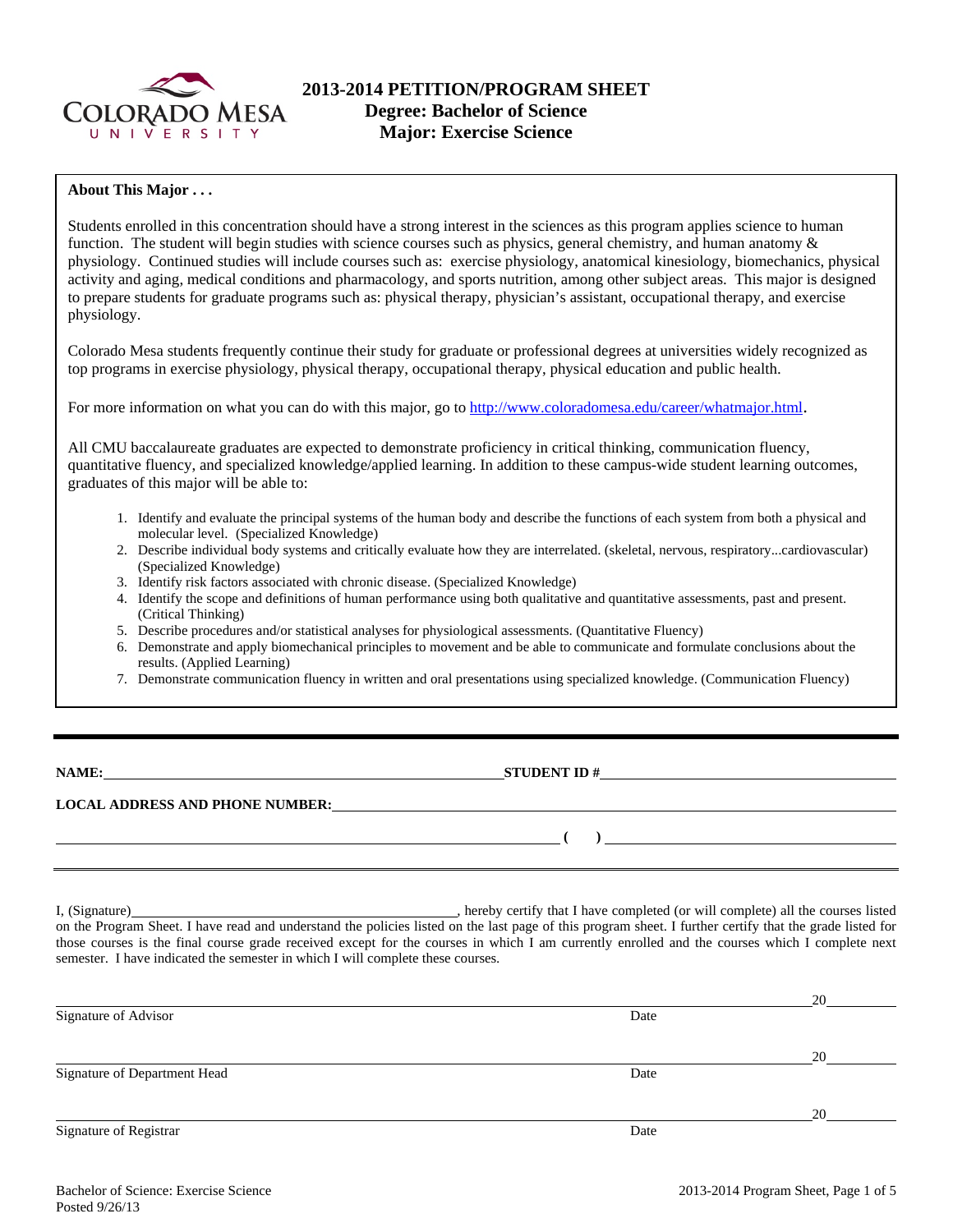#### **Students should work closely with a faculty advisor when selecting and scheduling courses prior to registration.**

|  | Degree Requirements: |
|--|----------------------|
|  |                      |

- 120 semester hours total (A minimum of 28 taken at CMU)
- 40 upper division credits (A minimum of 15 taken within the major at CMU)
- 2.00 cumulative GPA or higher in all CMU coursework
- 2.00 cumulative GPA or higher in coursework toward the major content area
- Pre-collegiate courses (usually numbered below 100) cannot be used for graduation.
- When filling out the program sheet a course can be used only once.
- Program sheets are for advising purposes only. Because a program may have requirements specific to the degree, check with your advisor for additional guidelines, including prerequisites, grade point averages, grades, exit examinations, and other expectations. It is the student's responsibility to be aware of, and follow, all guidelines for the degree being pursued. Any exceptions or substitutions must be approved by the faculty advisor and/or Department Head.
- See the "Undergraduate Graduation Requirements" in the catalog for additional graduation information.

**GENERAL EDUCATION REQUIREMENTS** (31semester hours) Seethe current catalog for a list of courses that fulfill the requirements below. If a course is on the general education list of options and a requirement for your major, you must use it to fulfill the major requirement and make a different selection within the general education requirement.

| Course No Title                                                                                                                                  | Sem.hrs Grade Term |  |
|--------------------------------------------------------------------------------------------------------------------------------------------------|--------------------|--|
| <b>English</b> (6 semester hours, must receive a grade of "C" or better and<br>must be completed by the time the student has 60 semester hours.) |                    |  |

|                   | <b>ENGL 111 English Composition</b>                             |  |
|-------------------|-----------------------------------------------------------------|--|
|                   | <b>ENGL 112 English Composition</b>                             |  |
|                   | (ENGL 129, Honors English, may be substituted for ENGL 111 $\&$ |  |
| <b>ENGL 112.)</b> |                                                                 |  |

**Math: MATH 113 or higher** (3 semester hours, must receive a grade of "C" or better, must be completed by the time the student has 60 semester hours.) MATH 113 College Algebra  $4*$ \*3 credits apply to the General Ed requirements and additional credit(s) will apply to elective credit

**Humanities** (3 semester hours)

**Social and Behavioral Sciences** (6 semester hours) - PSYC 233 Human Growth and Development (suggested)\* \_\_\_\_\_\_ \_\_\_\_ \_\_\_\_\_\_\_\_\_\_\_\_\_\_\_\_\_\_\_\_\_\_\_\_ \_\_\_\_ \_\_\_\_\_ \_\_\_\_\_\_\_\_

\_\_\_\_\_\_ \_\_\_\_ \_\_\_\_\_\_\_\_\_\_\_\_\_\_\_\_\_\_\_\_\_\_\_\_ \_\_\_\_ \_\_\_\_\_ \_\_\_\_\_\_\_\_

\_\_\_\_\_\_ \_\_\_\_ \_\_\_\_\_\_\_\_\_\_\_\_\_\_\_\_\_\_\_\_\_\_\_\_ \_\_\_\_ \_\_\_\_\_ \_\_\_\_\_\_\_\_

**Natural Sciences** (7 semester hours, one course must include a lab) – PHYS 111, 111L General Physics and Lab, PHYS 112, 112L General Physics and Lab (suggested)\*

\_\_\_\_\_\_ \_\_\_\_ \_\_\_\_\_\_\_\_\_\_\_\_\_\_\_\_\_\_\_\_\_\_\_\_ \_\_\_\_ \_\_\_\_\_ \_\_\_\_\_\_\_\_ \_\_\_\_\_\_ \_\_\_\_ \_\_\_\_\_\_\_\_\_\_\_\_\_\_\_\_\_\_\_\_\_\_\_\_ \_\_\_\_ \_\_\_\_\_ \_\_\_\_\_\_\_\_

\_\_\_\_\_\_ \_\_\_L \_\_\_\_\_\_\_\_\_\_\_\_\_\_\_\_\_\_\_\_\_\_\_\_ \_\_\_\_ \_\_\_\_\_ \_\_\_\_\_\_\_\_ \*Although these are suggested courses for general education, these courses are required as prerequisites for the majority of graduate programs in physical therapy.

**History** (3 semester hours) HIST \_\_\_\_ \_\_\_\_\_\_\_\_\_\_\_\_\_\_\_\_\_\_\_\_\_\_\_\_ \_\_\_\_ \_\_\_\_\_ \_\_\_\_\_\_\_\_

Course No Title Sem.hrs Grade Term

**Fine Arts** (3 semester hours)

#### **OTHER LOWER DIVISION REQUIREMENTS** (6 semester hours)

\_\_\_\_\_\_ \_\_\_\_ \_\_\_\_\_\_\_\_\_\_\_\_\_\_\_\_\_\_\_\_\_\_\_\_ \_\_\_\_ \_\_\_\_\_ \_\_\_\_\_\_\_\_

**Kinesiology** (3 semester hours)

| <b>KINE 100</b> | Health and Wellness |  |  |
|-----------------|---------------------|--|--|
| KINA 1          |                     |  |  |
| KINA 1          |                     |  |  |

\_\_\_\_\_\_ \_\_\_\_ \_\_\_\_\_\_\_\_\_\_\_\_\_\_\_\_\_\_\_\_\_\_\_\_ \_\_\_\_ \_\_\_\_\_ \_\_\_\_\_\_\_\_

**Applied Studies** (3 semester hours)

#### **FOUNDATION COURSES (12 Semester Hours)**

| STAT 200 Probability and Statistics | 3 |  |
|-------------------------------------|---|--|
| BIOL 209 Human Anatomy and Phys     | 3 |  |
| BIOL 209L Human Anatomy & Phys Lab  |   |  |
| CHEM 131 General Chemistry          | 4 |  |
| CHEM 131L General Chemistry Lab     |   |  |

#### **EXERCISE SCIENCE MAJOR REQUIREMENTS**(59semester

|                 | hours) Must pass all courses with a grade of "C" or higher. |                |  |
|-----------------|-------------------------------------------------------------|----------------|--|
|                 | CHEM 132 General Chemistry                                  | 4              |  |
|                 | CHEM 132L General Chemistry Lab                             | 1              |  |
|                 | BIOL 409 Gross & Devel. Human Anatomy                       | 2              |  |
|                 | BIOL 409L Gross & Devel. HumanAnat Lab                      | $\overline{2}$ |  |
|                 | BIOL 341 General Physiology                                 | 3              |  |
|                 | BIOL 341L General Physiology Lab                            | 1              |  |
| <b>KINE 200</b> | History and Phil of Sport & PE                              | 3              |  |
| <b>KINE 213</b> | Appl of Phy Fit & Ex Presc                                  | 3              |  |
| KINE 234        | Prevention & Care of Ath Inj                                | 3              |  |
| <b>KINE 265</b> | First Aid & CPR for the                                     |                |  |
|                 | <b>Professional Rescuer</b>                                 |                |  |
|                 | <b>OR Current Card</b>                                      | 3              |  |
| <b>KINE 301</b> | <b>Health and Fitness Assessment</b>                        | 3              |  |
| <b>KINE 303</b> | Ex Physiology                                               | 3              |  |
|                 | KINE 303L Ex Physiology Lab                                 | 1              |  |
| <b>KINE 309</b> | <b>Anatomical Kinesiology</b>                               | 3              |  |
| <b>KINE 370</b> | <b>Biomechanics</b>                                         | 3              |  |
|                 | KINE 370L Biomechanics Lab                                  | 1              |  |
| <b>KINE 401</b> | Org/Adm/Legal Cons of PE                                    | 3              |  |
| <b>KINE 403</b> | Advanced Strength and Conditioning                          |                |  |
| ** $OR**$       |                                                             | 3              |  |
| <b>KINE 404</b> | Clinical Exercise Physiology                                |                |  |
|                 | and Advanced Exercise Prescription                          |                |  |
|                 |                                                             | 3              |  |
| <b>KINE 405</b> | <b>Sport Nutrition</b>                                      | 3              |  |
| <b>KINE 415</b> | Physical Activity & Aging                                   | 3              |  |
| <b>KINE 487</b> | <b>Structured Research</b>                                  | 3              |  |
| <b>KINE 494</b> | Senior Seminar                                              | 1              |  |
| <b>KINE 499</b> | Internship                                                  | 3              |  |

**Electives** (12semester hours) (All college level courses appearing on your final transcript, **not listed above** that will bring your total semester hours to 120 hours.)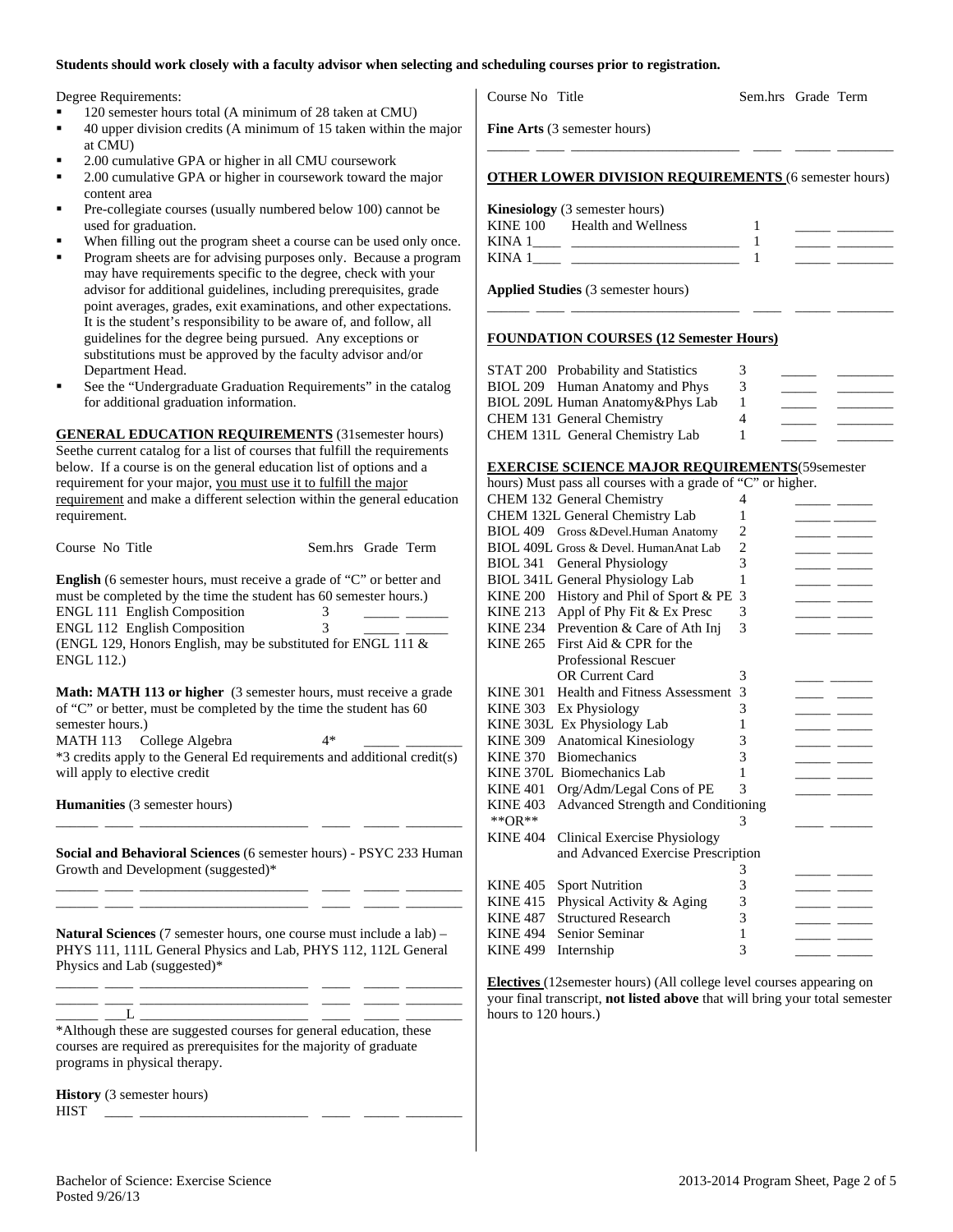# **Suggested Electives**

Graduate or Professional Schools in Exercise Science, Physical Therapy (PT), Occupational Therapy (OT), and Physician Assistant (PA) programs often have their own unique prerequisites that are not part of the exercise science major requirements. Students need to check the prerequisites required for the specific schools for which they plan to apply for admission. The prerequisites could include any or all of the following:

General Biology and Lab; Organic Chemistry; Biochemistry; Medical Terminology; Abnormal Psychology; Cell Biology; Trigonometry or Calculus; Microbiology; Pathophysiology

# \*MATH 113 College Algebra 1 \_\_\_\_\_ \_\_\_\_\_\_\_\_

| _______ | ______ | $\overline{\phantom{a}}$ |  |
|---------|--------|--------------------------|--|
|         |        |                          |  |
|         |        |                          |  |
|         |        |                          |  |
|         |        |                          |  |
|         |        |                          |  |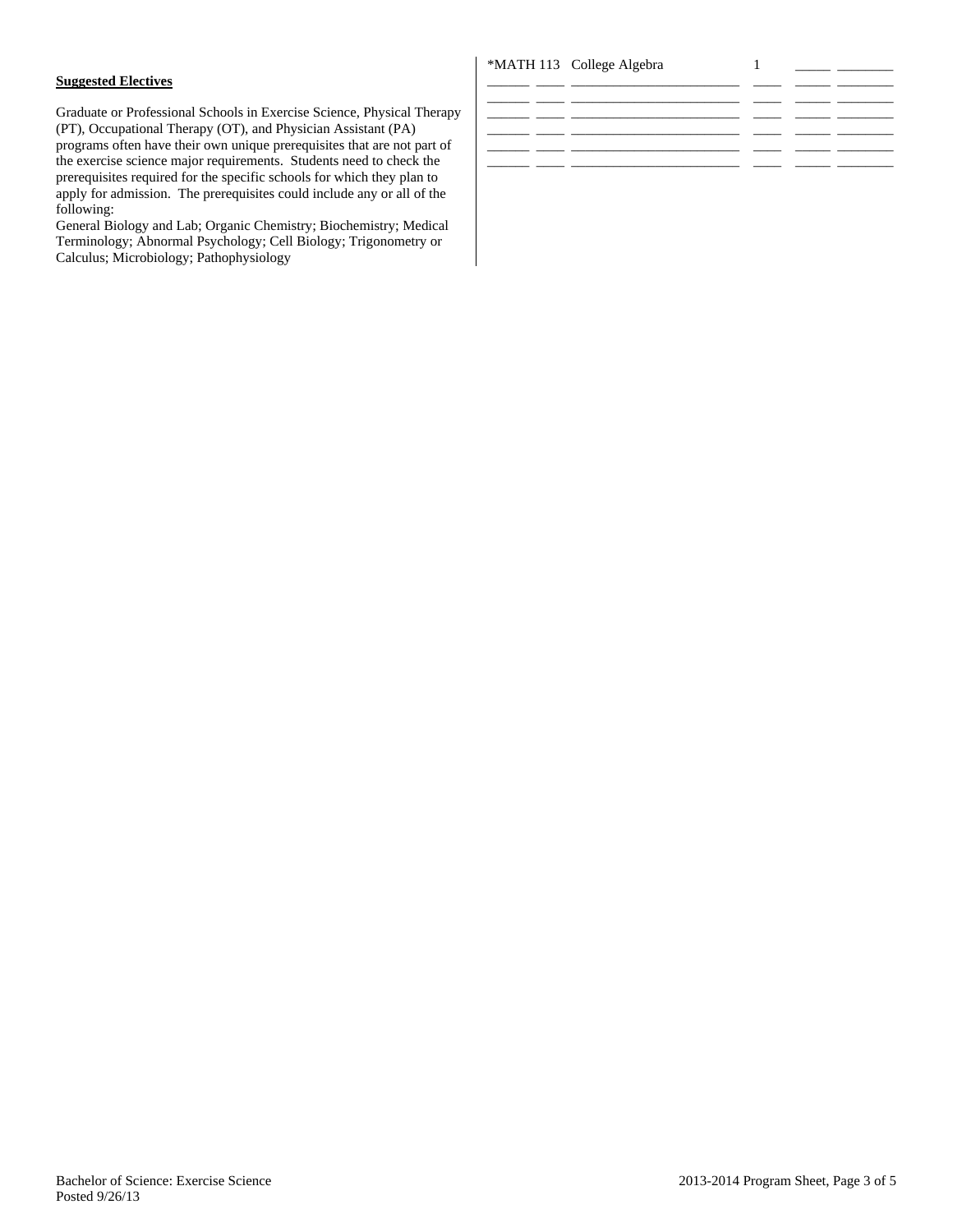# **SUGGESTED COURSE SEQUENCING FOR A MAJOR IN EXERCISE SCIENCE**

This is a recommended sequence of course work. Certain courses may have prerequisites or are only offered during the Fall or Spring semesters. It is the student's responsibility to meet with the assigned advisor and check the 2 year course matrix on the Colorado Mesa website for course availability.

# **FRESHMAN YEAR**

| <b>Fall Semester</b>                |                                      | <b>Hours</b>            | <b>Spring Semester</b>                    |                                                  | <b>Hours</b>                   |
|-------------------------------------|--------------------------------------|-------------------------|-------------------------------------------|--------------------------------------------------|--------------------------------|
| <b>ENGL 111</b>                     | <b>English Composition</b>           | 3                       | <b>ENGL 112</b>                           | English Composition                              | 3                              |
| <b>KINE 100</b>                     | <b>Health and Wellness</b>           | 1                       | <b>KINE 200</b>                           | History and Phil of Sport and PE                 | 3                              |
| Gen Ed                              | Social/Behavioral Science            | 3                       | Gen Ed                                    | <b>Applied Studies</b>                           | $\mathfrak{Z}$                 |
| Gen Ed                              | History                              | 3                       | <b>BIOL 209</b>                           | Human Anatomy and Physiology                     | 3                              |
| Gen Ed                              | Fine Arts                            | 3                       | <b>BIOL 209L</b>                          | Human Anatomy and Physiology Lab                 | $\mathbf{1}$                   |
| <b>MATH 113</b>                     | College Algebra                      | $\overline{\mathbf{4}}$ | <b>STAT 200</b>                           | Probability and Statistics                       | 3                              |
|                                     |                                      | 17                      |                                           |                                                  | $\overline{16}$                |
|                                     |                                      |                         | <b>SOPHOMORE YEAR</b>                     |                                                  |                                |
|                                     |                                      |                         |                                           |                                                  |                                |
| <b>Fall Semester</b>                |                                      | <b>Hours</b>            | <b>Spring Semester</b>                    |                                                  | <b>Hours</b>                   |
| <b>KINE 234</b>                     | Prevention & Care of Ath Injuries    | 3                       | <b>KINE 213</b>                           | Appl of Phys Fitness and Ex Presc                | 3                              |
| <b>PHYS 111</b>                     | General Physics and                  | 4                       | Gen Ed                                    | Humanities                                       | 3                              |
| PHYS <sub>111L</sub>                | General Physics Lab **OR**           | 1                       | <b>PHYS 112</b>                           | General Physics and                              | $\overline{\mathcal{L}}$       |
| Gen Ed                              | Natural Science and                  | (3)                     | PHYS <sub>112L</sub>                      | General Physics Lab ** OR**                      | $\mathbf{1}$                   |
| Gen Ed                              | Natural Science Lab                  | (1)                     | Gen Ed                                    | <b>Natural Science</b>                           | (3)                            |
| <b>PSYC 233</b>                     | Human Growth &Dev ** OR**            | 3                       | <b>CHEM 132</b>                           | General Chemistry                                | 4                              |
| Gen Ed                              | Social/Behavioral Science            | (3)                     | CHEM 132L                                 | General Chemistry Lab                            |                                |
| <b>CHEM 131</b>                     | General Chemistry                    | 4                       |                                           |                                                  | $14 - 16$                      |
| CHEM 131L                           | General Chemistry Lab                |                         |                                           |                                                  |                                |
|                                     |                                      | $15-16$                 |                                           |                                                  |                                |
|                                     |                                      |                         |                                           |                                                  |                                |
|                                     |                                      |                         | <b>JUNIOR YEAR</b>                        |                                                  |                                |
|                                     |                                      |                         |                                           |                                                  |                                |
| <b>Fall Semester</b>                | <b>Health and Fitness Assessment</b> | <b>Hours</b>            | <b>Spring Semester</b><br><b>KINE 265</b> | First Aid and CPR for the Professional           | <b>Hours</b><br>3              |
| <b>KINE 301</b>                     |                                      | 3                       |                                           | Rescuer* OR Current Card                         |                                |
| <b>KINE 303</b><br><b>KINE 303L</b> | <b>Exercise Physiology</b>           | 3                       | <b>KINE 415</b>                           |                                                  |                                |
| <b>KINE 309</b>                     | <b>Exercise Physiology Lab</b>       | 3                       | <b>KINE 370</b>                           | Physical Activity & Aging<br><b>Biomechanics</b> | 3                              |
| <b>KINE 401</b>                     | Anatomical Kinesiology               | 3                       | <b>KINE 370L</b>                          | Biomechanics Lab                                 | $\mathfrak{Z}$<br>$\mathbf{1}$ |
| KINA 1XX                            | Org/Ad/Legal of PE/Sport<br>Activity |                         | <b>BIOL 341</b>                           |                                                  |                                |
| <b>KINA 1XX</b>                     | Activity                             |                         | <b>BIOL 341L</b>                          | General Physiology<br>General Physiology Lab     | $\mathfrak 3$<br>1             |
|                                     |                                      | $\overline{15}$         | Electives                                 | if needed                                        | 3                              |
|                                     |                                      |                         |                                           |                                                  | $14-17$                        |
|                                     |                                      |                         |                                           |                                                  |                                |
|                                     |                                      |                         | <b>SENIOR YEAR</b>                        |                                                  |                                |
| <b>Fall Semester</b>                |                                      | <b>Hours</b>            | <b>Spring Semester</b>                    |                                                  | <b>Hours</b>                   |
| <b>BIOL 409</b>                     | Gross & Devel. Human Anatomy         | $\overline{2}$          | <b>KINE 404</b>                           | Clinical Ex Phys and Adv Ex Prescript            | 3                              |
|                                     |                                      |                         |                                           | (If not planning on taking KINE 403)             |                                |
| <b>BIOL 409L</b>                    | Gross & Devel. Human Anat Lab        | $\overline{c}$          | <b>KINE 487</b>                           | <b>Structured Research</b>                       | 3                              |
| <b>KINE 403</b>                     | Advanced Strength & Cond             | 3                       | <b>KINE 494</b>                           | Senior Seminar                                   | $\mathbf{1}$                   |
|                                     | (If not planning on taking KINE 404) |                         |                                           |                                                  |                                |
| <b>KINE 405</b><br>Electives        | <b>Sports Nutrition</b>              | 3<br>6                  | <b>KINE 499</b><br>Electives              | Internship                                       | 3<br>$\mathfrak{Z}$            |

13-16 10-13